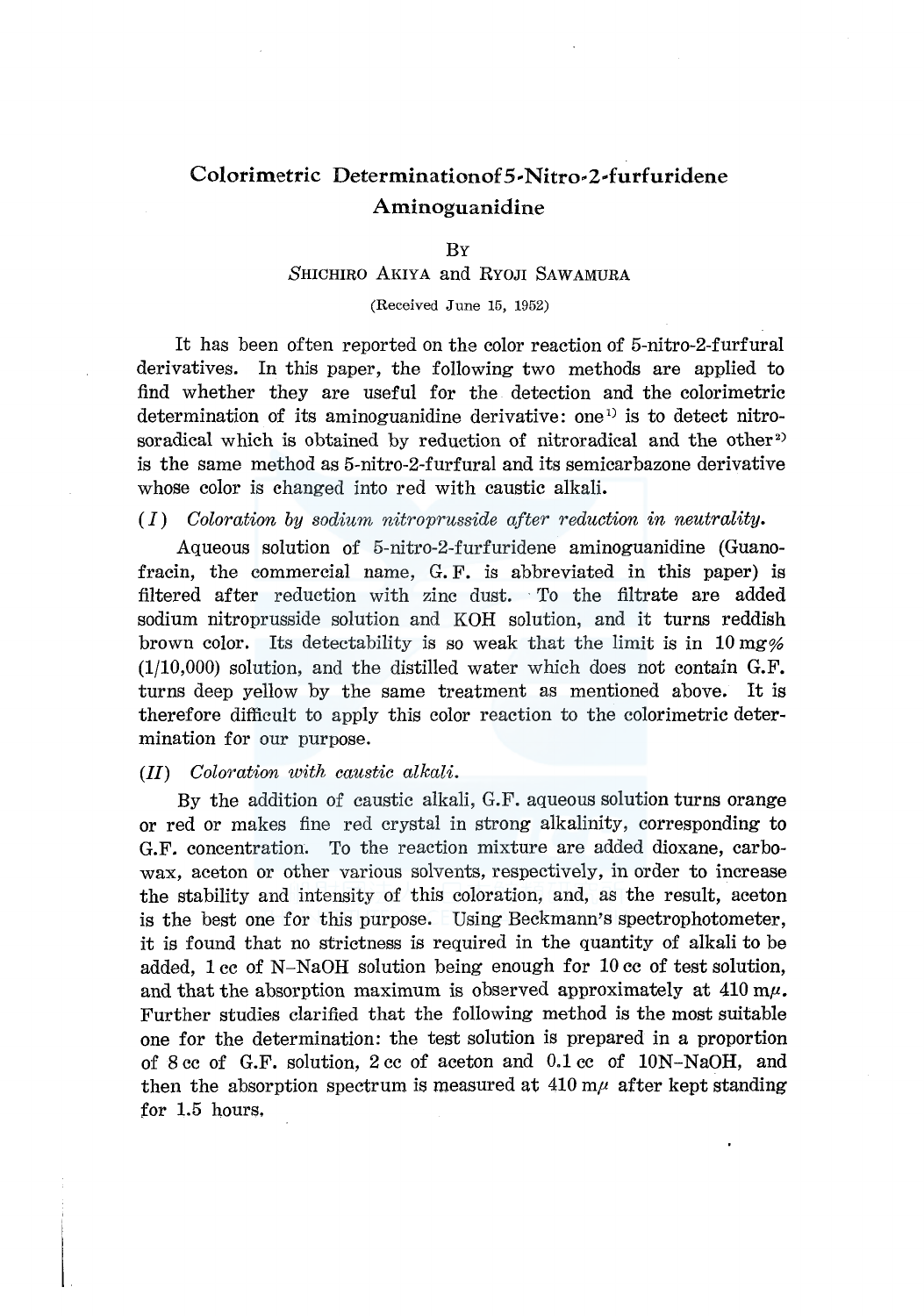So the optical density of  $0.1-2$  mg G.F. aguous solution is measured by Beckmann's spectrophotometer. The result (Fig. 1) shows that the optical density is measurable at this range of concentration and there is a proportional relationship between the concentration of G.F. and the optical density at  $410 \text{ m}\mu$ . (In Fig. 1 the lines show the optical density of G.F. solution of various concentrations at  $410 \text{ m}\mu$  and the dotted lines show the relationship between the wave length and the optical density.) The result of the measurement of  $0.1-100$  mg% G.F. aqueous solution by the Duboscq colorimeter (Fig. 2) shows an approximately proportional relation. (In Fig. 2 the dotted line indicates the values of the same test solution which are measured by Beckmann's spectrophotometer.



Fig. 1.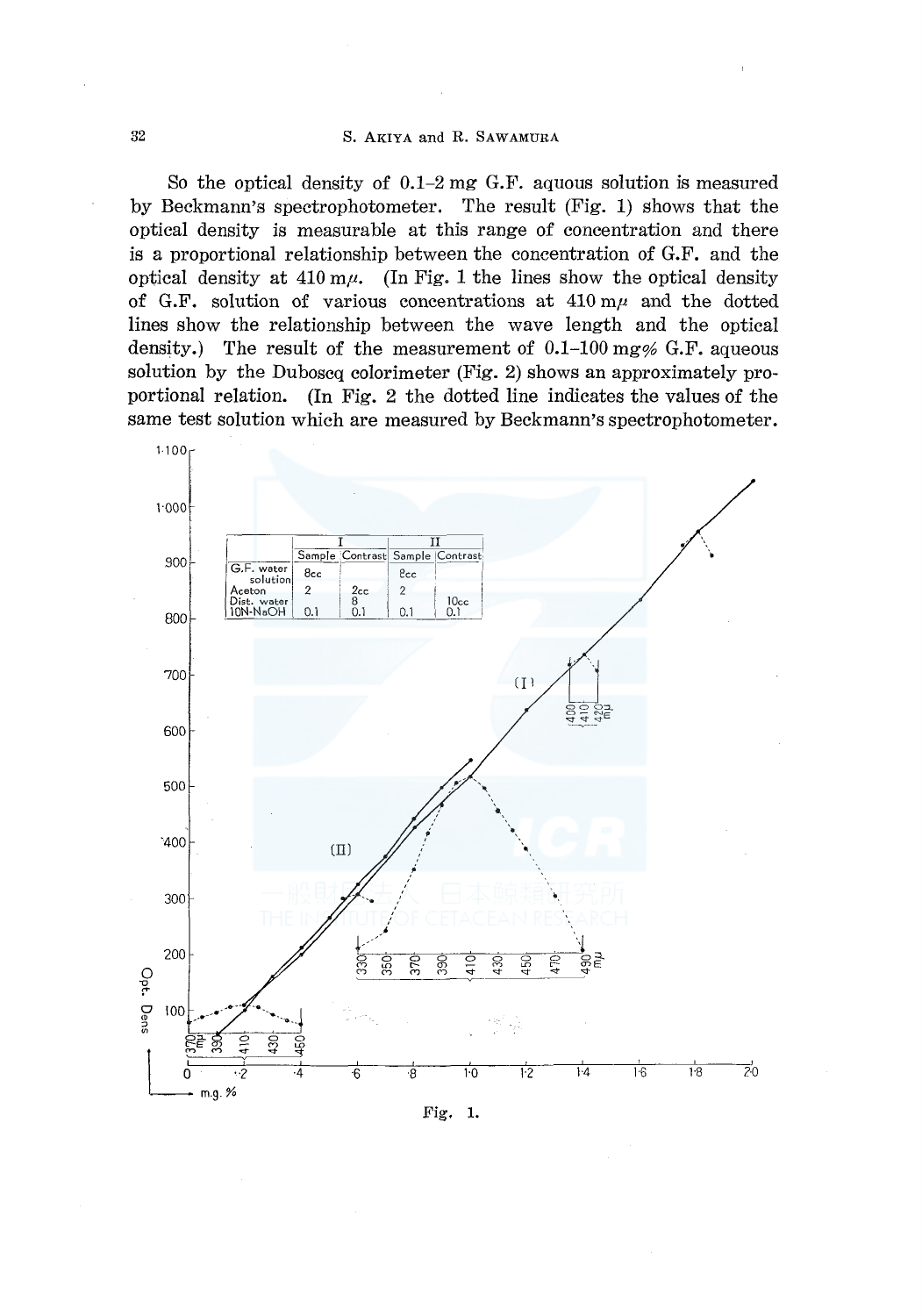

(b) is summarized from (a).

In case of color reaction using caustic alkali, the above described range of concentration  $(0.1-2 \text{ mg\%})$ , viz.  $1/1,000,000-1/50,000)$  gives a very suitable condition for the determination by spectrophotometer, and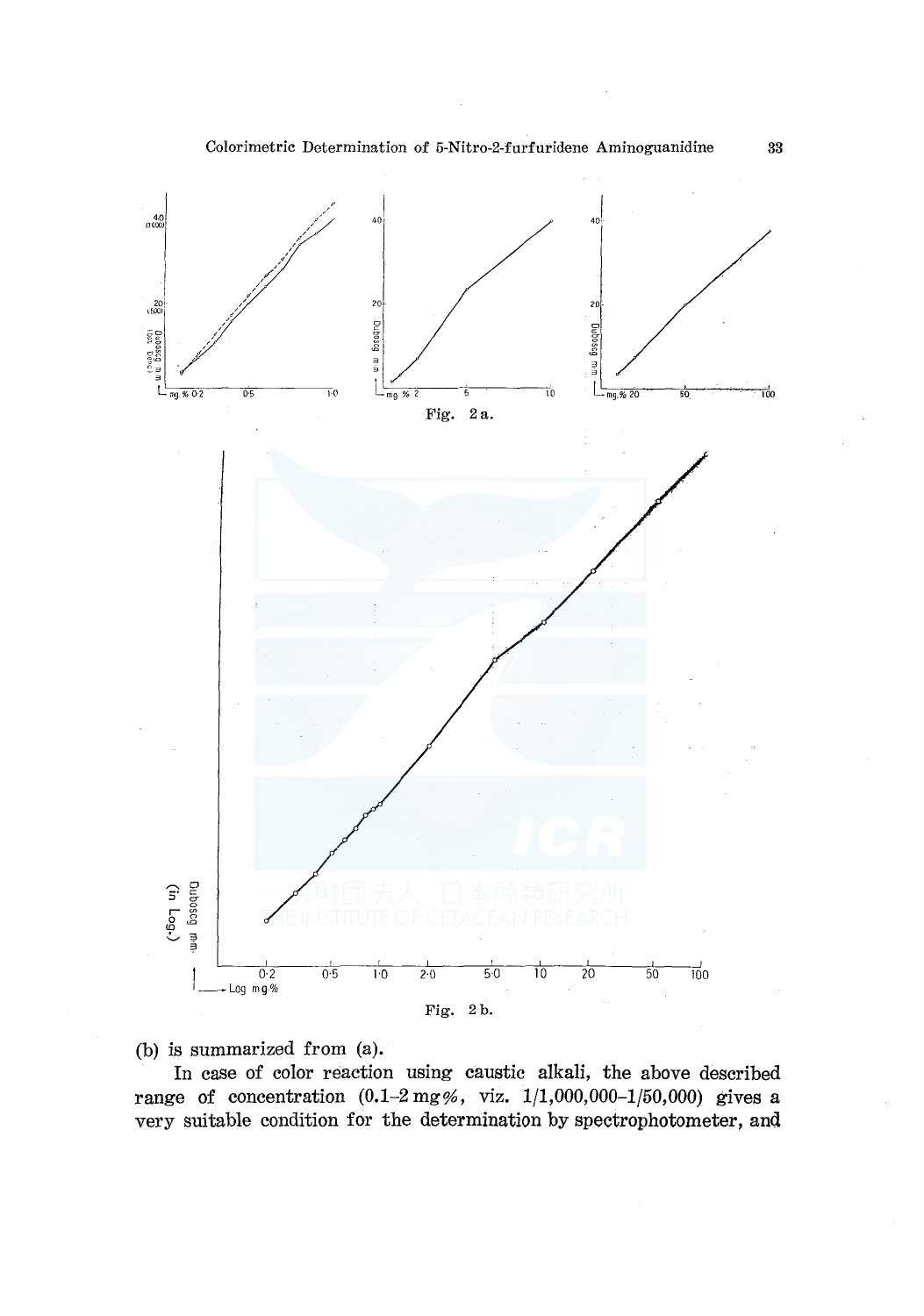#### 34 S. AKIYA and R. SAWAMURA

using the Duboscq colorimeter, colorimetric determination can be made easily at a wide range of concentration  $(0.1-100 \text{ mg\%}, \text{ viz. } 1/1,000,000-$ 1/1,000).

| Wave length       | $15$ min. | $45$ min. | 1 hr. | $1.5$ hr. | 2 hr. | 3 hr. |
|-------------------|-----------|-----------|-------|-----------|-------|-------|
| $360~\text{m}\mu$ |           |           | 0.232 | 0.243     |       |       |
| 380               | 0.327     | 0.360     | 0.373 | 0.380     |       |       |
| 400               | 0.470     | 0.490     | 0.498 | 0.502     | 0.500 | 0.502 |
| 410               | 0.502     | 0.515     | 0.522 | 0.515     | 0.515 | 0.515 |
| 420               |           |           | 0.505 | 0.502     | 0.495 | 0.488 |
| 430               |           | 0.475     | 0.468 | 0.461     |       |       |
| У.,<br>460        |           | 0.330     | 0.360 | 0.366     |       | 0.360 |

Table **1.** 

| 2. |
|----|
|    |

| Wave length | 19.99 |       | ш     | IV    |  |
|-------------|-------|-------|-------|-------|--|
| 390 $m_\mu$ | 0.465 | 0.470 | 0.465 | 0.448 |  |
| 400         | 0.522 | 0.525 | 0.512 | 0.495 |  |
| 410         | 0.528 | 0.531 | 0.530 | 0.518 |  |
| 420         | 0.510 | 0.510 | 0.510 | 0.495 |  |

The authors wish their thanks to Toyama Chemical Co. Ltd., for the supply of reagents and also to Messrs. S. Fukai and Y. Nakaji for their assistance in experiments. A part of the expenses of this study owes to the Experimental Research Fund of the Ministry of Education, to which also they are much obliged.

# **Experimental Part**

(I) *Coloration by sodium nitroprusside after reduction in neutrality.* 

1. Procedure

To 3 cc of G.F. aqueous solution in a test tube are added 6-7 drops of  $10\%$  CaCl<sub>2</sub> and about an spatuful of zinc dust. The reaction mixture is heated for a few minutes in a boiling water bath and then filtered through filter paper. After the filtrate is cooled, to it are added 6-7 drops of newly prepared 2.5% sodium nitroprusside solution. The mixture is vigorously shaken and then to it are also added 3 drops of 8% KOH solution, and the precipitate therein is removed by filtration. The filtrate turns reddish brown color in a few minutes.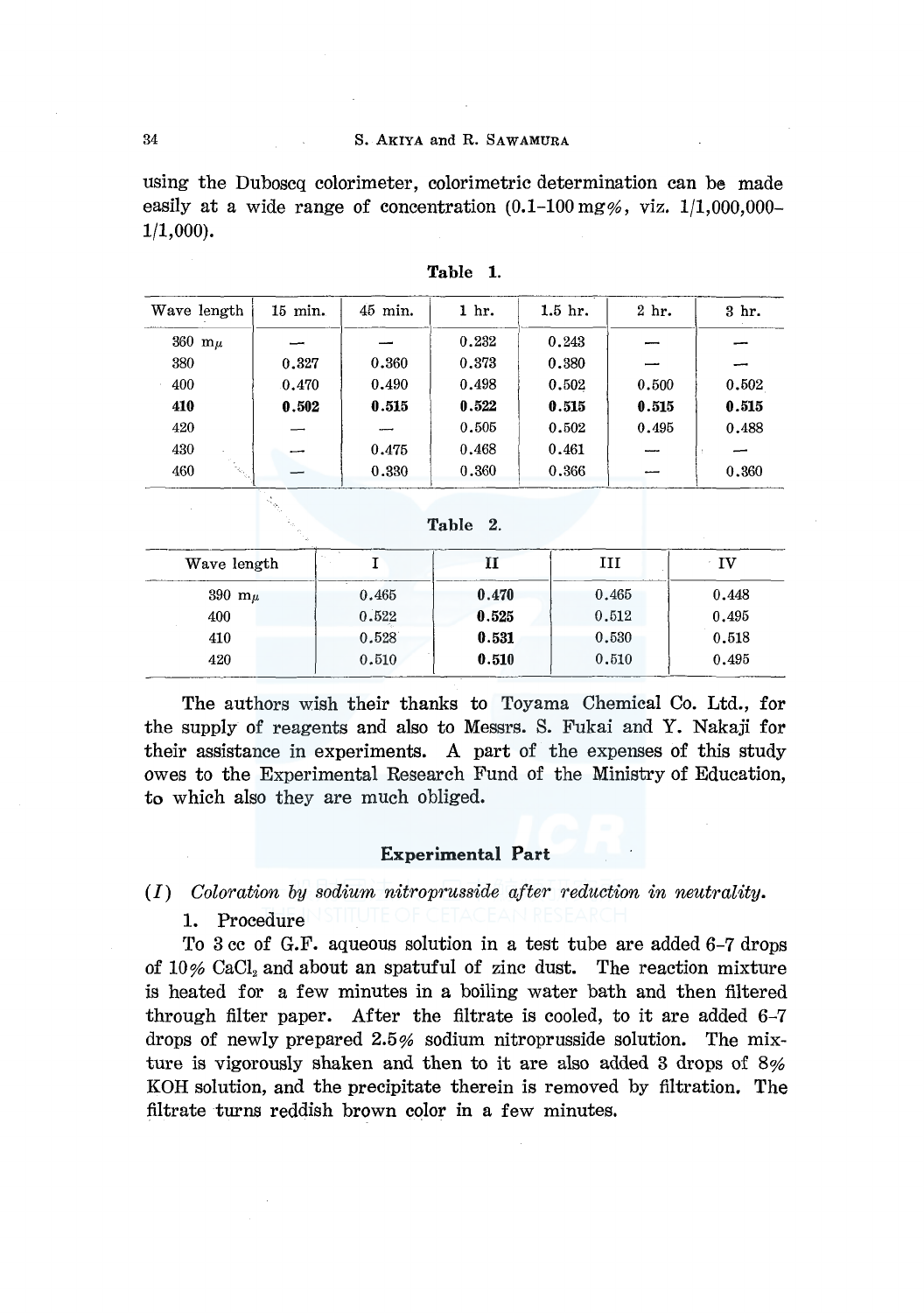Colorimetric Determination of 5-Nitro-2-furfuridene Aminoguanidine 35

2. Discussion

( 1) The deep yellow, transparent filtrate is obtained by the above mentioned treatment from both whale blood and distilled water which do not contain G.F.

( 2) This coloration is conspicuously observed in 100 mg% G.F. solution but not so in 10 mg% solution.

# *(II) Coloration by caustic alkali.*

1. Procedure

To 8 cc of G.F. solution are added 2 cc of aceton and the mixture is vigorously shaken. And then to it is added 0.1 cc of lON-NaOH and shaken vigously again. 1.5 hours later, absorption is measured with a colorimeter. In case of using Beckmann's spectrophotometer, a mixture of 8 cc of water, 2 cc of aceton and 0.1 cc of lON-NaOH or a mixture of 10 cc of water and. 0.1 cc of lON-NaOH is used as a control and the absorption at  $410 \text{ m}\mu$  is measured.

2. Discussion

( 1) Absorption spectra of aceton-alkali-aqueous solution

Absorption spectrum of various concentrations in aceton aqueous solution, to which alkali is added is measured with Beckmann's spectrophotometer between 330 m $\mu$  and 450 m $\mu$ , and then the values obtained are almost constant, showing about 0.020 of optical density. The fluctuation of absorption by various quantities of aceton added is negligible.

( 2 ) Effect of the reaction time

The results of the measurement for 15 minutes to 3 hours after preparation of test solution are shown in Table 1. The values are constant for 45 minutes to 3 hours after preparation of test solution (The value which is obtained for 1 hour after preparation is a little larger but the difference is only 1.3% from other values).

( 3 ) Effect of various proportions of quantity between aceton and G.F. aqueous solution

|                        |             |     |     | ш   |     | Control  |
|------------------------|-------------|-----|-----|-----|-----|----------|
| G. F. solution (in cc) |             | 8.5 |     | 7.5 |     |          |
| $\rm{\textbf{A}ceton}$ | (n)         | 1.5 | 2   | 2.5 |     |          |
| $10N-NaOH$             | (y)         | 0.1 | 0.1 | 0.1 | 0.1 | 0.1      |
| Water                  | $^{\prime}$ |     |     |     |     | $10.0\,$ |

The result (Table 2.) shows that the mixture of proportion II gives the largest value in optical density. As the values for mixtures of proportion I and II fluctuate only  $0.3{\text -}0.6\%$  of the value of II, there is no necessity to change proportion more closely.